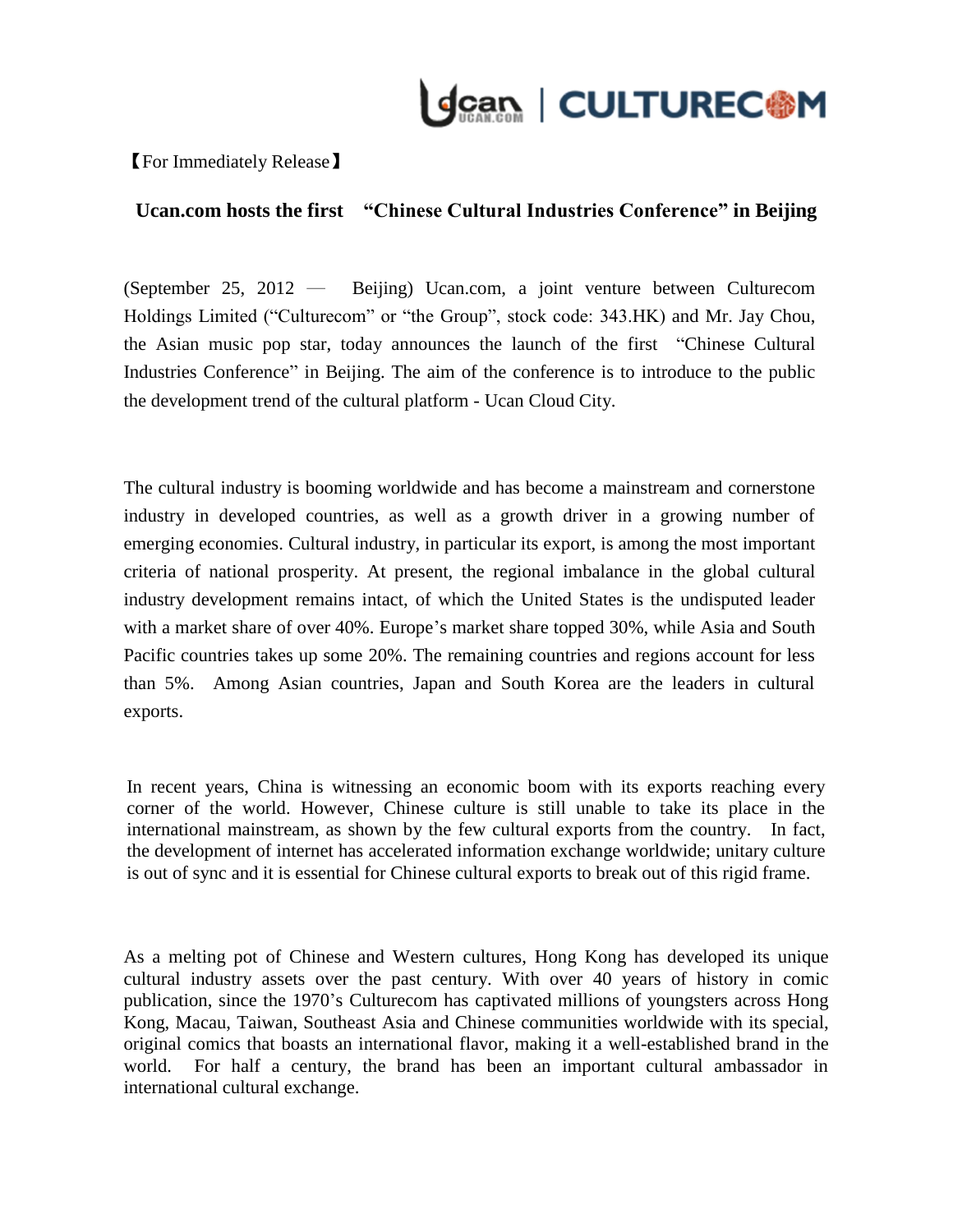

Culturecom owns the copyrights of over 400,000 manuscripts which are precious works that showcase both Hong Kong and multicultural flavours, as well as forming the basis of the Group's multi-media cultural products, such as comics, animation, games, movies, television, etc. To overcome the obstacles of exporting Chinese culture overseas, Culturecom and Mr. Jay Chou, the pop music superstar, jointly established Ucan.com and launched Ucan Cloud City, the world's first-ever cloud server city, in 2011. Backed by Mr Chou's musical talent, together with Culturecom's vast manuscript archive and influence in the worldwide Chinese community, as well as top-notch cloud server technology, Ucan.com emerges as the world's first-ever cloud server "city" that finds its root in real cities and serves as a socializing and cultural exchange platform.

The aim of Ucan Cloud City is to establish an innovative platform of global Chinese cultural network which provides multicultural original manuscripts as raw materials to help Chinese cultural enterprises develop multicultural products. With broadened global vision, the Chinese cultural industry can export itself and fully integrate with the international community of diversity. As such, overseas Chinese and people around the world may gain exposure to the rich essence of Chinese culture which boasts millennia of history.

There are over 80 million of overseas Chinese and most of them are proficient in the Chinese language. With Culturecom's influence in the overseas Chinese community and the prowess of Mr Chou's position as a pop music superstar, the emergence of Ucan will unite Chinese cultural enterprises and further promote the export of Chinese culture, by first capturing the Chinese communities and spreading across the world in the end. The Chinese culture, with millennia of history on its back, will form a massive "blue sea" market of cultural industry in the infinite virtual world.

Based on real cities, Ucan Cloud City leverages on the infinite transmission edge of cloud technology to let users freely choose their preferred lifestyle. Users may showcase their creativity, utilize their potential and enjoy life, by decorating one's own house, interacting and socializing with friends, appreciating original arts, making purchases through auctions, sharing favorite music, opening online shops, developing one's own brand and so forth.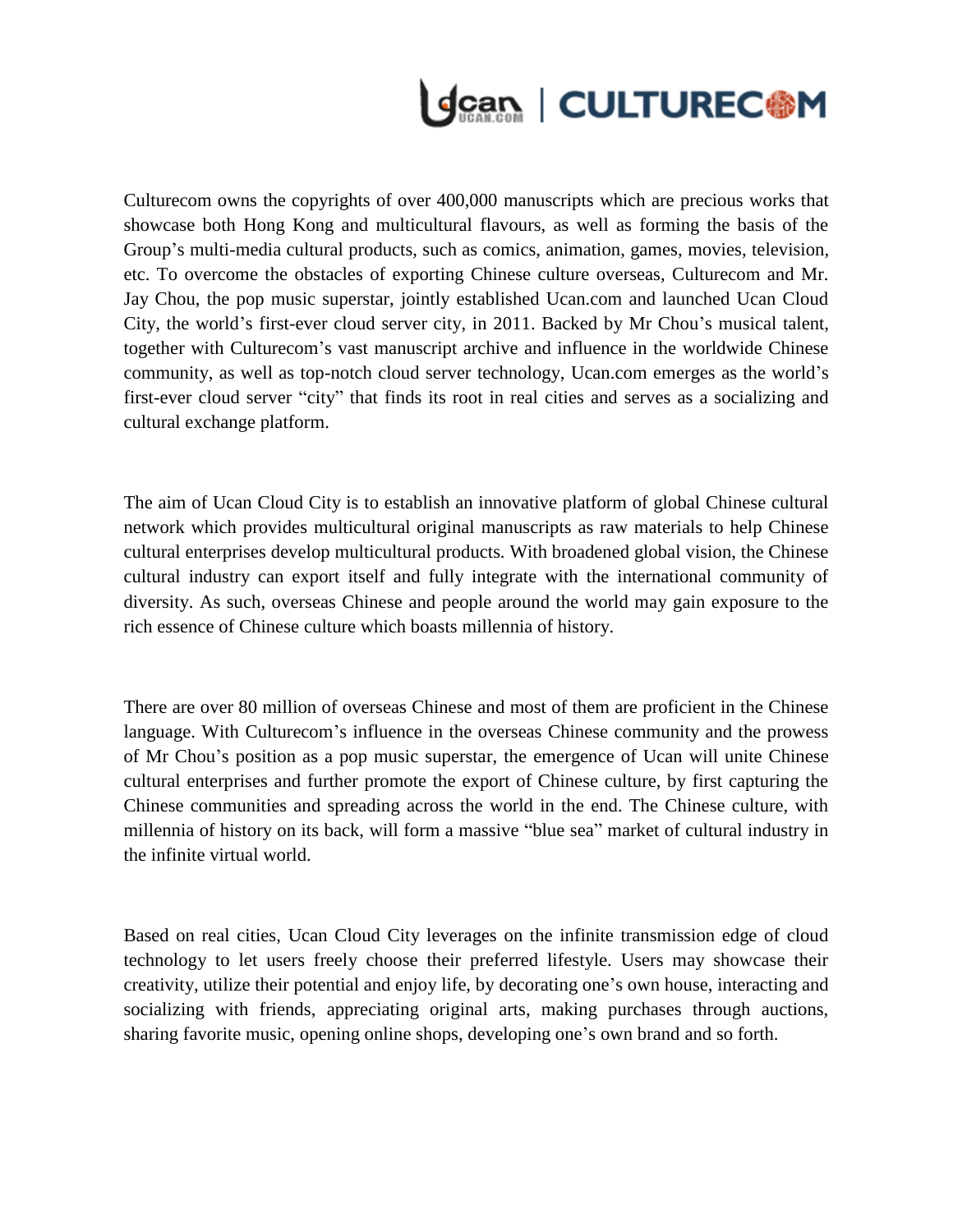

An emerging global power should attract and contribute to the world its own culture. Through Ucan Cloud City, mass export of goods and the essence of Chinese culture imply the renaissance of the proud Chinese culture – the spread and dissemination of culture will enable China to play an important role in the industrialization of Internet.

The rise and revival of Chinese culture should be the ultimate goals of China's rise. Only through a rise and revival of culture that we can offer the world a universal moral and cultural belief, which culminates in economic prowess and powerful motivation among the people. It takes such an accomplishment to win worldwide respect, as well as achieving lasting peace and prosperity.

## **About Ucan.com**

Ucan.com Cloud City is developed following the trend and characteristics of "Hong Kong Style" Comic. Ucan.com "3D Apps City" is a virtual-reality social gaming platform where users can interact and share in this online city, in which, you may choose your own avatar, build your own house, open your online store and live your dream life without boundary. With the full support from our founding shareholder Jay Chou and the abundant Hong Kong comic resources from Culturecom, Ucan.com is set to attract millions of music and comic fans to co-develop a virtual world with infinite possibilities.

## **About Culturecom Holdings Limited (343.HK)**

Founded in 1979, Culturecom is one of the largest comic publishers and animation developers in Asia. Over the past three decades, Culturecom owns over 200 comic titles. Our comics have been distributed in 14 countries across the globe and translated to 10 different languages. For more information about our comics business, please visit: [www.culturecom.com.hk.](http://www.culturecom.com.hk/)

## -End-

This press release is issued by PR Concepts Co. Ltd. for and on behalf of Culturecom Holdings Limited. For further enquiries, please contact:

| <b>PR Concepts Asia Co., Ltd.</b>                                         | Culturecom Holdings Limited |
|---------------------------------------------------------------------------|-----------------------------|
| Ms. Kelly Tang/Ms. Virgini Fung                                           | Avy Yu                      |
| Tel: (852) 2232 3929 / 2232 3981                                          | Tel: (852) 2950 8843        |
| Email: kelly@prconcept.com / virgini@prconcept.com   Fax: (852) 2950 8880 |                             |